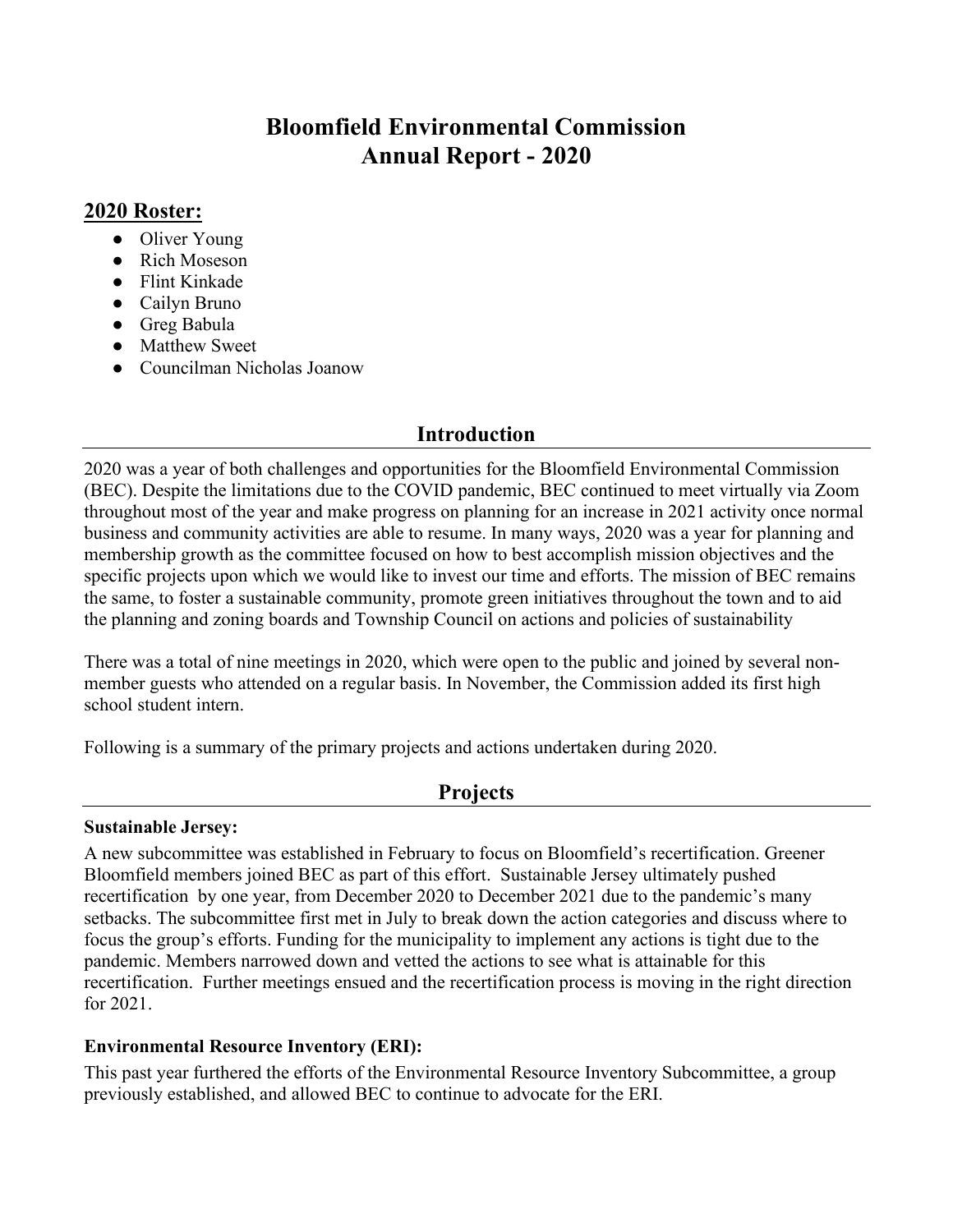The commission reviewed the drafted RFP in January, which was submitted to the Planning Director the following month. Unfortunately, due to the pandemic the township was in a wait and see pattern, withholding 15% of budget due to the ongoing public health emergency, and the request for the funding for the ERI was unable to be fulfilled.

A grant provided by Sustainable Jersey for this ERI was withheld as a result of the township's budget issues. This left the grant at risk of expiring since there was no budget for this initiative established . In November, the commission requested Sustainable Jersey to extend the grant deadline, which was approved and extended to May 2021.

## **N.J. Food Waste Assembly Bill #2371:**

In April 2020, the N.J. Legislature and Governor Murphy passed the Food Waste Assembly Bill to take effect in October 2021 which requires large generators of food waste – such as hospitals, prisons, restaurants, and supermarkets – to recycle food waste rather than send it to incinerators or landfills. All applicable food waste generated within each municipality must be kept within 25 miles for composting or reuse.

The BEC set in motion ideas to proactively address waste from the municipality, given that ⅓ of municipal garbage is attributed to food waste. Options such as an anaerobic digester were discussed that could cut disposal costs by significant amounts. In August, Councilman Joanow proposed a virtual meeting to educate other environmental groups within the town on the bill and the idea of anaerobic digestion, presented by an expert on the subject matter, Dr. Sebasto Smith. This educational presentation was held in September, focusing on rotating composting digester drums as an alternative to transporting the township's food waste to a local area for processing. This disposal alternative would be coordinated with private entities at a cost.

#### **Plastic Bag Ban Ordinance:**

While the Statewide plastic bag ban was stalled in Trenton, towns and local governments had been passing local ordinances in advance. BEC advocated for such a ban for Bloomfield in a number of ways. In 2020, BEC began work to draft a proposed ordinance to present to the Mayor, the Bloomfield Center Alliance, and the Bloomfield Chamber of Commerce for consideration.

In conjunction, several actions were planned such as:

- A survey the impact of the Montclair ban on the businesses in their town,
- Setting up counting stations at large grocery stores in Bloomfield to collect data on the number of plastic bags versus reusable bags already in use
- Initiating a number of publicity events such as an official "ribbon cutting" launch event, the distribution of reusable bags with a Bloomfield logo, and a Buzz article.

The Commission consistently advocated for Statewide enactment of a ban and supported the lobbying efforts of ANJEC. In November, the state legislature passed a state-wide ban beginning in May 2022. Single use plastic straws may be provided only by request beginning November 2021.